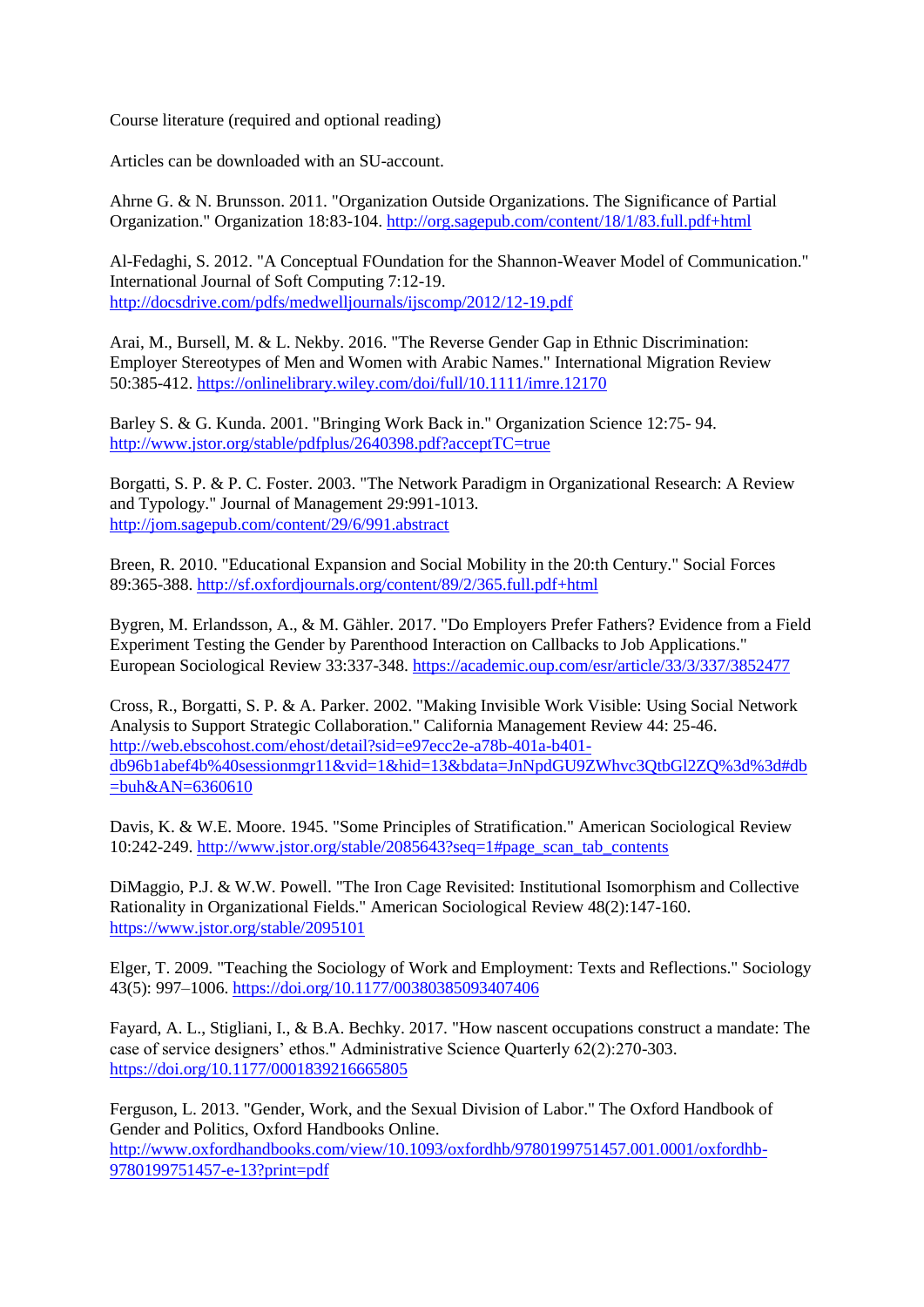Friedland,R. & R. Alford. 1991. "Bringing society back in: Symbols, Practices, and InstitutionalContradictions." Pp. 232-266 in Powell, W.W. & P.J. DiMaggio. The new institutionalism in organizational analysis. Chicago: The University of Chicago Press. [https://www.researchgate.net/publication/238198697\\_Bringing\\_Society\\_Back\\_In\\_Symbols\\_Practices](https://www.researchgate.net/publication/238198697_Bringing_Society_Back_In_Symbols_Practices_and_Institutional_Contradictions) [\\_and\\_Institutional\\_Contradictions](https://www.researchgate.net/publication/238198697_Bringing_Society_Back_In_Symbols_Practices_and_Institutional_Contradictions)

Hannan M. T. & J. Freeman 1977. "The Population Ecology of Organizations." American Journal of Sociology 82(5):929-64.<http://www.jstor.org/stable/10.2307/2777807>

Healy, J., Nicholson, D., & Pekarek, A. 2017. "Should we take the gig economy seriously?" Labour & Industry: a journal of the social and economic relations of work, 27(3):232-248. <https://www.tandfonline.com/doi/abs/10.1080/10301763.2017.1377048>

Heath, A. F., Rothon, C., & E. Kilpi. 2008. "The Second Generation in Western Europe: Education, Unemployment, and Occupational Attainment." Annual Review of Sociology 34:211–235. <https://www.annualreviews.org/doi/pdf/10.1146/annurev.soc.34.040507.134728>

Hyman, J. 2018. "Management Perspectives on Employee Participation and Voice" (kapitel 3). I Employee Voice and Participation. Contested past, troubled present, uncertain future. Routledge: London. Available on Athena.

Kanter, R.M. 1977. "Some effects of proportions on group life: Skewed sex ratios and responses to token women." American Journal of Sociology, 82(5):965-990. <https://www.jstor.org/stable/2777808?seq=1>

Kellogg, K. C., Valentine, M. A., & Christin, A. 2020. "Algorithms at work: The new contested terrain of control". Academy of Management Annals, 14(1):366-410. <https://journals.aom.org/doi/abs/10.5465/annals.2018.0174>

Kenney, M., & Zysman, J. 2016. "The rise of the platform economy". Issues in science and technology, 32(3):61-69. [https://www.nbp.pl/badania/seminaria/25x2016\\_2.pdf](https://www.nbp.pl/badania/seminaria/25x2016_2.pdf)

Meyer, J.W. & B. Rowan. 1977. "Institutionalized Organizations: Formal Structure as Myth and Ceremony." American Journal of Sociology 83(2):340-363.

Rao, H., Morrill, C., & M.N. Zald. 2000. "Power plays: How social movements and collective action create new organizational forms." Research in organizational behavior 22:237-281. <https://www.sciencedirect.com/science/article/pii/S0191308500220078>

Tosi, H.L. & J.W. Slocum. 1984. "Contingency Theory: Some suggested Directions." Journal of Management 10:9-26.<http://jom.sagepub.com/content/10/1/9.full.pdf+html>

Tåhlin, M. 2007. "Class Clues." European Sociological Review 23:557-572. <http://esr.oxfordjournals.org/content/23/5/557.short>

Uzzi, B. & S. Dunlap. 2005 "How to Build Your Network." Harvard Business Review 83(12):53-60. <https://onpointcoaching.typepad.com/files/relationship-building-hbr-article.pdf>

Weidenstedt, L. 2016. "Empowerment Gone Bad: Communicative Consequences of Power Transfers." Socius 2:1-11.<http://journals.sagepub.com/doi/pdf/10.1177/2378023116672869>

Williamson, O.E. 1981. "The economics of organization: the transaction costs approach." American Journal of Sociology 87(3):549-77.<http://www.jstor.org/stable/10.2307/2778934>